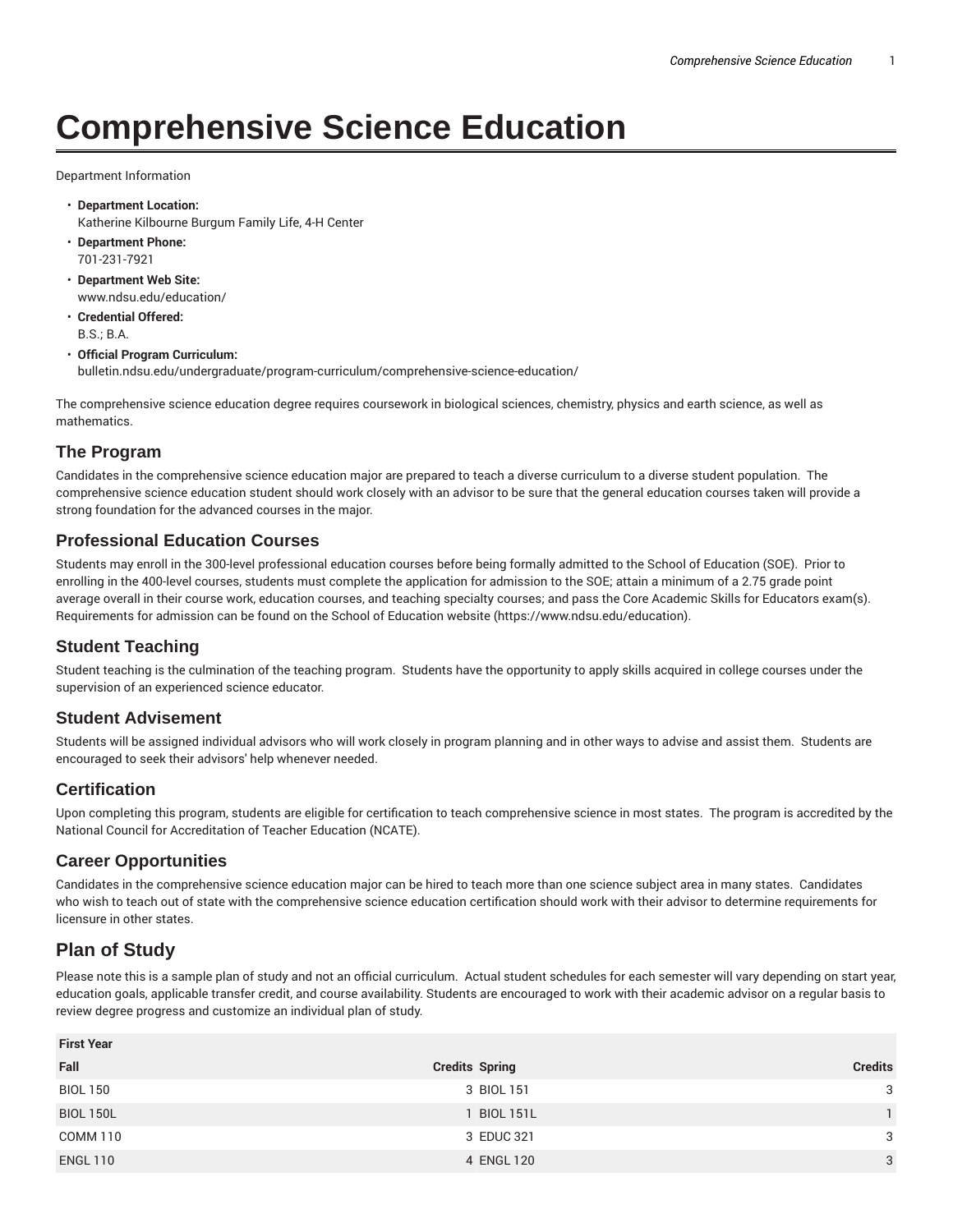| <b>GEOL 105</b>                                             | 3 GEOL 106 (Global Perspectives Gen<br>Ed Requirement)   | 3              |  |
|-------------------------------------------------------------|----------------------------------------------------------|----------------|--|
| <b>GEOL 105L</b>                                            | 1 GEOL 106L                                              | $\mathbf{1}$   |  |
|                                                             | <b>MATH 107</b>                                          | 4              |  |
|                                                             | Complete Core Academic Skills<br>Exam                    |                |  |
|                                                             | 15                                                       | 18             |  |
| <b>Second Year</b>                                          |                                                          |                |  |
| Fall                                                        | <b>Credits Spring</b>                                    | <b>Credits</b> |  |
| <b>BIOL 124</b>                                             | 3 BIOL 359                                               | 3              |  |
| <b>BIOL 124L</b>                                            | 1 CHEM 122 or 151 (Must be<br>matching lecture and lab)  | 3              |  |
| <b>BIOL 220</b>                                             | 3 CHEM 122L or 161 (Must be<br>matching lecture and lab) | 1              |  |
| <b>BIOL 220L</b>                                            | 1 GEOL 303                                               | $\mathbf{1}$   |  |
| CHEM 121 or 150 (Must be<br>matching lecture and lab)       | 3 GEOL 350                                               | 3              |  |
| CHEM 121L or 160 (Must be<br>matching lecture and lab)      | 1 Humanities/Fine Arts Gen Ed                            | 3              |  |
| <b>EDUC 322</b>                                             | 3 Wellness Gen Ed                                        | 2              |  |
| Apply to the School of Education                            |                                                          |                |  |
|                                                             | 15                                                       | 16             |  |
| <b>Third Year</b>                                           |                                                          |                |  |
| Fall                                                        | <b>Credits Spring</b>                                    | <b>Credits</b> |  |
| <b>BIOL 252</b>                                             | 3 BIOC 260                                               | 4              |  |
| <b>CHEM 240</b>                                             | 3 EDUC 481                                               | 3              |  |
| <b>EDUC 451</b>                                             | 3 EDUC 489                                               | 3              |  |
| <b>PHYS 211</b>                                             | 3 PHYS 212                                               | 3              |  |
| <b>PHYS 211L</b>                                            | 1 PHYS 212L                                              | 1              |  |
| Social and Behavioral Science/<br>Cultural Diversity Gen Ed | 3 Humanities/Fine Arts Gen Ed                            | 3              |  |
|                                                             | 16                                                       | $17\,$         |  |
| <b>Fourth Year</b>                                          |                                                          |                |  |
| Fall                                                        | <b>Credits Spring</b>                                    | <b>Credits</b> |  |
| <b>BIOL 315</b>                                             | 3 EDUC 485                                               | -1             |  |
| <b>BIOL 315L</b>                                            | 1 EDUC 487                                               | 9              |  |
| <b>EDUC 486</b>                                             | 3 EDUC 488                                               | 3              |  |
| <b>MICR 350</b>                                             | 3                                                        |                |  |
| <b>MICR 350L</b>                                            | $\overline{2}$                                           |                |  |
| Humanities/Fine Arts Gen Ed                                 | 3                                                        |                |  |
| Social and Behavioral Science Gen<br>Ed                     | 3                                                        |                |  |
| Apply for Student Teaching                                  |                                                          |                |  |
|                                                             |                                                          |                |  |

Complete PLT (grades 7-12) Exam